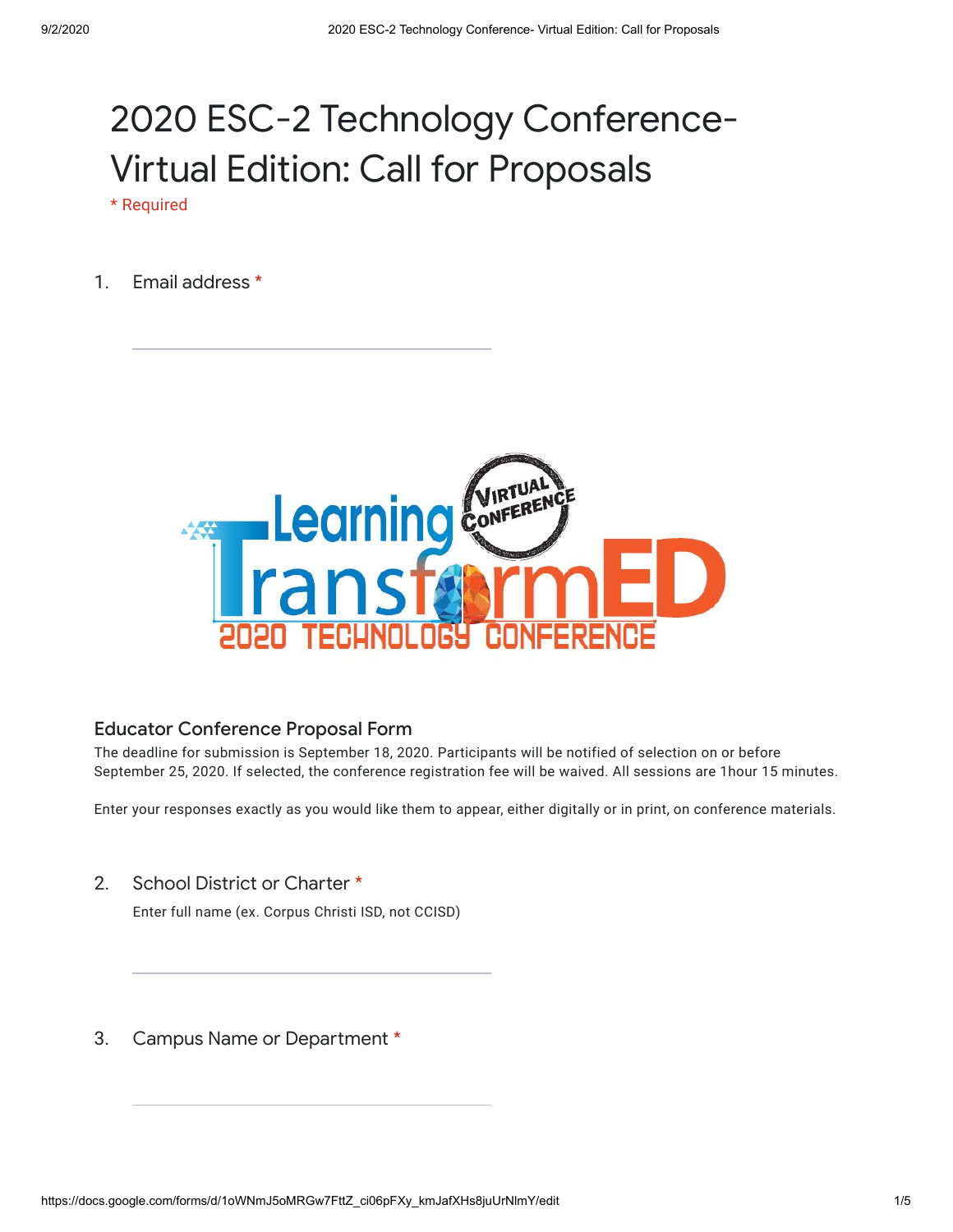4. Presenter Name \* (First and Last)

5. Position/Title \*

6. Presenter Email \*

- 7. Co-Presenter(s) Comma-separated if more than one.
- 8. Co-Presenter(s) Position
- 9. Additional e-mail

10. Phone Number \*

Breakout Session Strands and Descriptions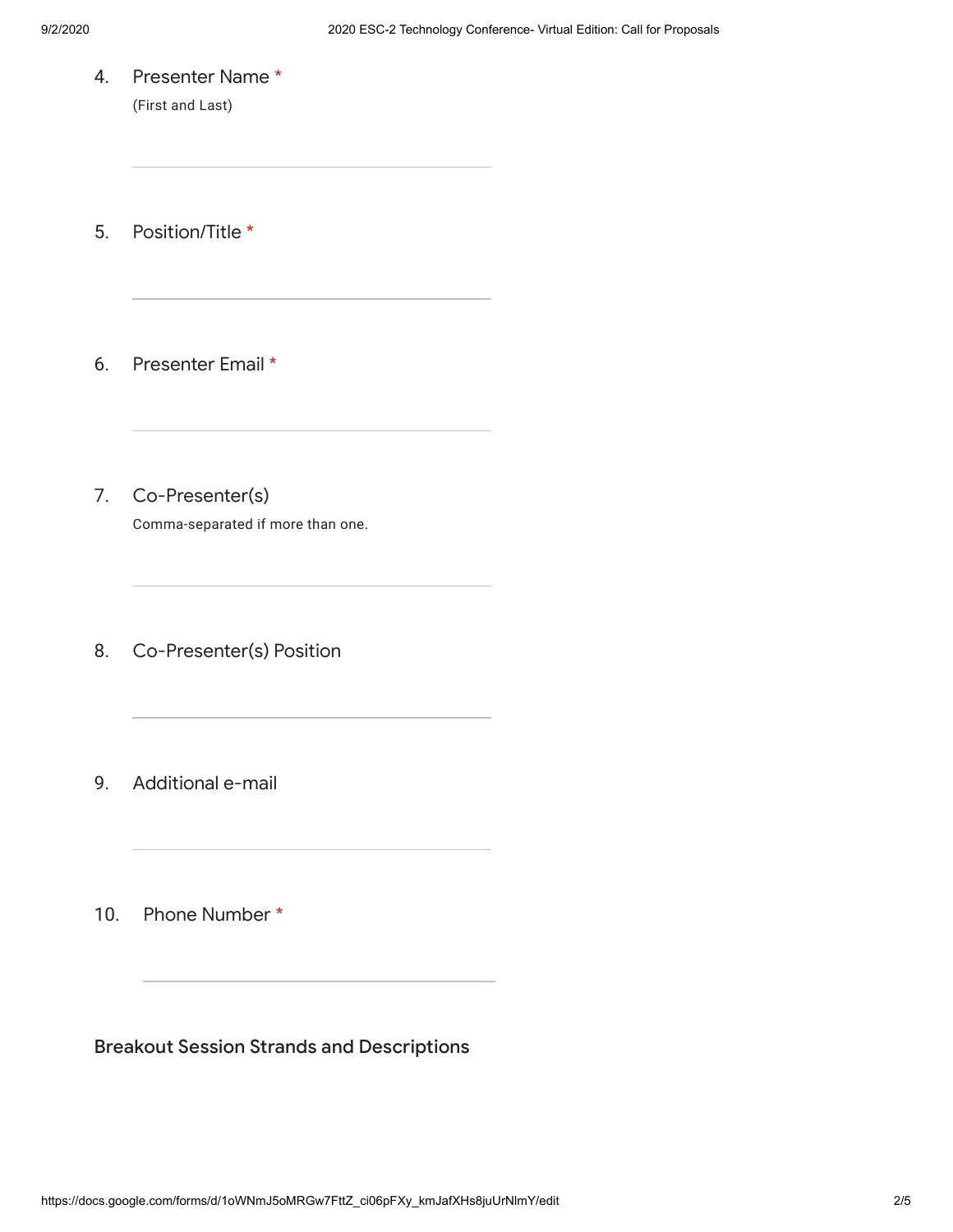

11. Select the appropriate strand for your session \* Select all that apply

*Check all that apply.*

| <b>Special Populations</b>   |
|------------------------------|
| <b>Technology Leadership</b> |
| Curriculum and Instruction   |
| Library/Media                |
| Tech Apps & CTE              |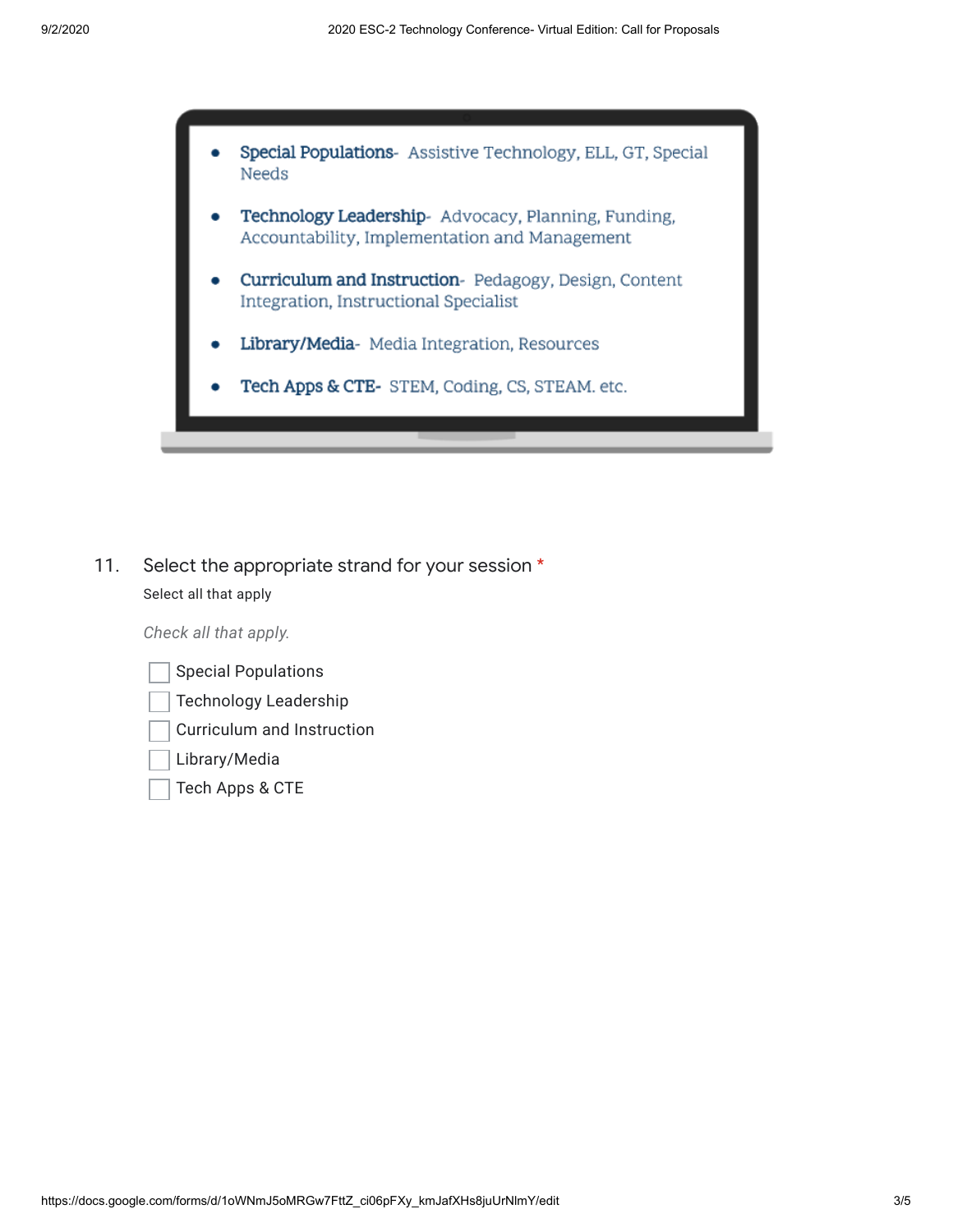12. Target Audience \*

Select all that apply

*Check all that apply.*

Core Content Educators: Math, Science, SS, ELAR

Early Elementary (Pre-K through 2nd)

Upper Elementary (3rd through 6th)

Middle/High School (7th through 12th)

- Elective Teachers/Librarians/Club Sponsors
- District/Campus Leadership

All

- 13. Title of Session \*
- 14. Detailed Description of Session (400 words or less) \*

15. *Mark only one oval.* Would you be willing to present this session twice during the conference? \*

Absolutely

No, thanks